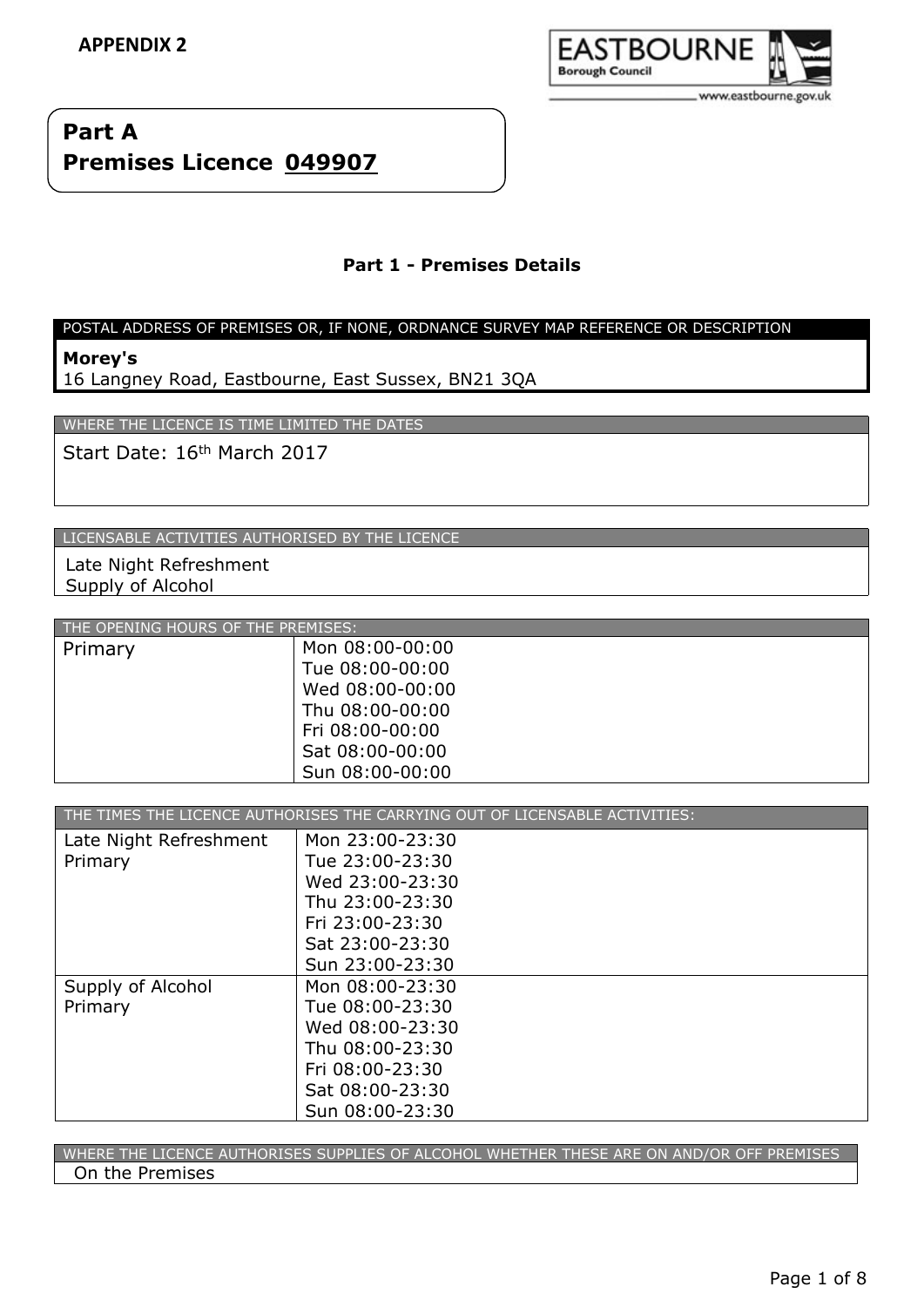# **Part 2**

NAME, (REGISTERED) ADDRESS, TELEPHONE NUMBER AND EMAIL (WHERE RELEVANT) OF HOLDER OF PREMISES LICENCE

| Mr Dene Mario Sonnessa                                                                                                                                                                                                                                  |
|---------------------------------------------------------------------------------------------------------------------------------------------------------------------------------------------------------------------------------------------------------|
| REGISTERED NUMBER OF HOLDER, FOR EXAMPLE COMPANY NUMBER, CHARITY NUMBER (WHERE APPLICABLE)                                                                                                                                                              |
| NAME OF DESIGNATED PREMISES SUPERVISOR WHERE THE PREMISES LICENCE AUTHORISES THE SUPPLY OF ALCOHOL                                                                                                                                                      |
| PERSONAL LICENCE NUMBER AND ISSUING AUTHORITY OF PERSONAL LICENCE HELD BY DESIGNATED PREMISES<br>SUPERVISOR WHERE THE PREMISES LICENCE AUTHORISES FOR THE SUPPLY OF ALCOHOL                                                                             |
| Licence Number:<br>Issued By:                                                                                                                                                                                                                           |
| <b>ANNEXES</b>                                                                                                                                                                                                                                          |
| <b>Annex 1</b>                                                                                                                                                                                                                                          |
| <b>Mandatory Conditions</b>                                                                                                                                                                                                                             |
| Sale/Supply of Alcohol (On & Off Sales)                                                                                                                                                                                                                 |
| <b>1.</b> No supply of alcohol may be made under the Premises Licence $-$                                                                                                                                                                               |
| (a) at a time when there is no Designated Premises Supervisor in respect of the<br>Premises Licence, or                                                                                                                                                 |
| (b) at a time when the Designated Premises Supervisor does not hold a personal<br>licence or his/ her personal licence is suspended.                                                                                                                    |
| 2. Every supply of alcohol under the Premises Licence must be made or authorised by a<br>person who holds a personal licence.                                                                                                                           |
| 3. (1) The Responsible Person must ensure that staff on relevant premises do not carry out,<br>arrange or participate in any irresponsible promotions in relation to the premises.                                                                      |
| (2) In this paragraph, an irresponsible promotion means any one or more of the following<br>activities, or substantially similar activities, carried on for the purpose of encouraging the<br>sale or supply of alcohol for consumption on the premises |
| (a) games or other activities which require or encourage, or are designed to require<br>or encourage, individuals to                                                                                                                                    |
| (i) drink a quantity of alcohol within a time limit (other than to drink alcohol<br>sold or supplied on the premises before the cessation of the period in which<br>the Responsible Person is authorised to sell or supply alcohol), or                 |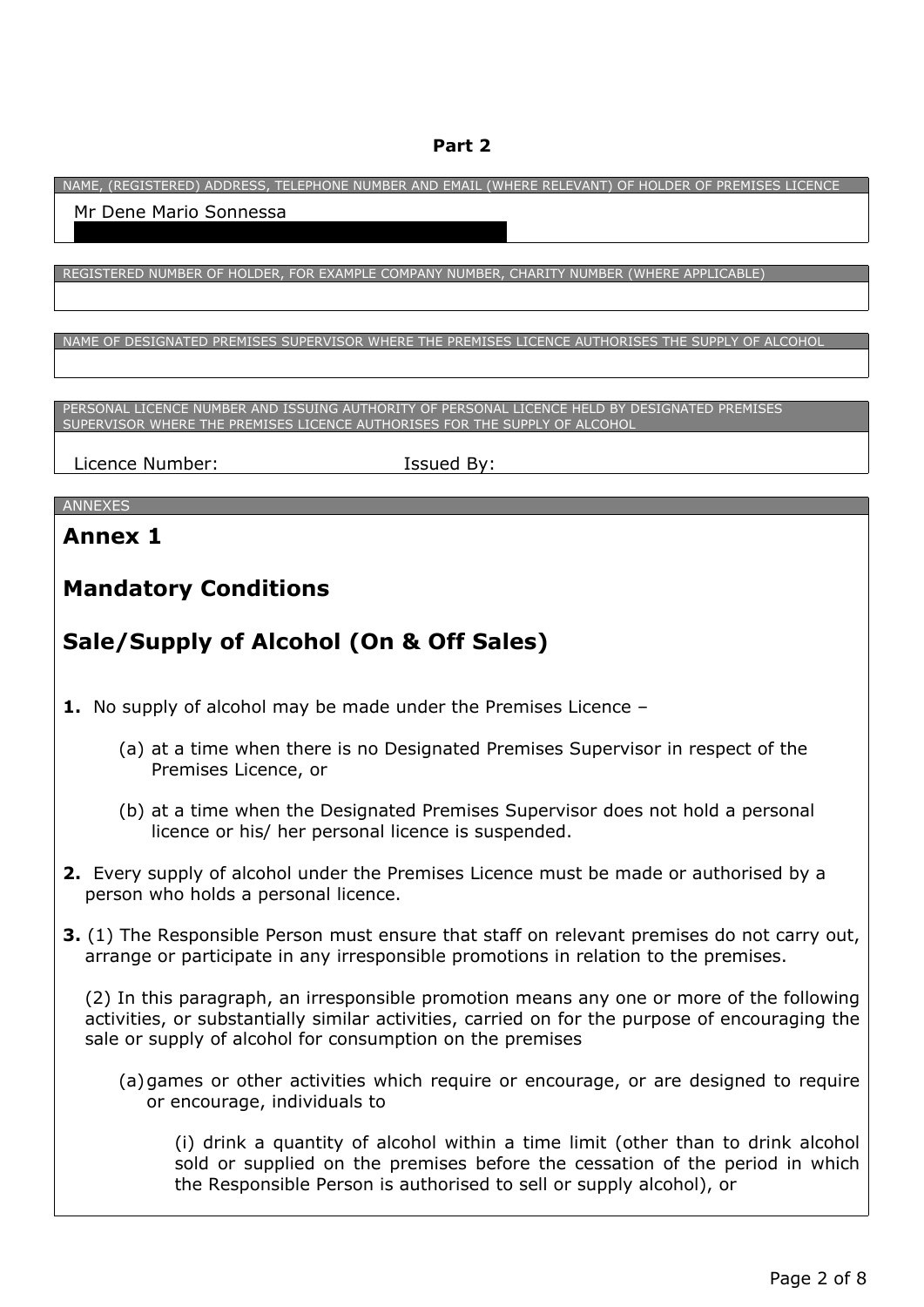(ii) drink as much alcohol as possible (whether within a time limit or otherwise);

(b) provision of unlimited or unspecified quantities of alcohol free or for a fixed or discounted fee to the public or to a group defined by a particular characteristic in a manner which carries a significant risk of undermining a licensing objective;

(c) provision of free or discounted alcohol or any other thing as a prize to encourage or reward the purchase and consumption of alcohol over a period of 24 hours or less in a manner which carries a significant risk of undermining a licensing objective;

(d) selling or supplying alcohol in association with promotional posters or flyers on, or in the vicinity of, the premises which can reasonably be considered to condone, encourage or glamorise anti-social behaviour or to refer to the effects of drunkenness in any favourable manner;

(e) dispensing alcohol directly by one person into the mouth of another (other than where that other person is unable to drink without assistance by reason of disability).

- **4.** The Responsible Person must ensure that free potable water is provided on request to customers where it is reasonably available.
- **5.** The Responsible Person must ensure that:

(a) where any of the following alcoholic drinks is sold or supplied for consumption on the premises (other than alcoholic drinks sold or supplied having been made up in advance ready for sale or supply in a securely closed container) it is available to customers in the following measures:

- (i) beer or cider: ½ pint;
- (ii) gin, rum, vodka or whisky: 25 ml or 35 ml; and
- (iii) still wine in a glass: 125 ml.
- (b)these measures are displayed in a menu, price list or other printed material which is available to customers on the premises; and

(c) where a customer does not in relation to a sale of alcohol specify the quantity of alcohol to be sold, the customer is made aware that these measures are available.

- **6.** (1) The Relevant Person shall ensure that no alcohol is sold or supplied for consumption on or off the premises for a price which is less than the permitted price.
	- (2) For the purposes of the condition set out in paragraph (1)
		- a) "duty" is to be construed in accordance with the Alcoholic Liquor Duties Act 1979
		- b) "permitted price" is the price found by applying the formula –

 $P = D + (D \times V)$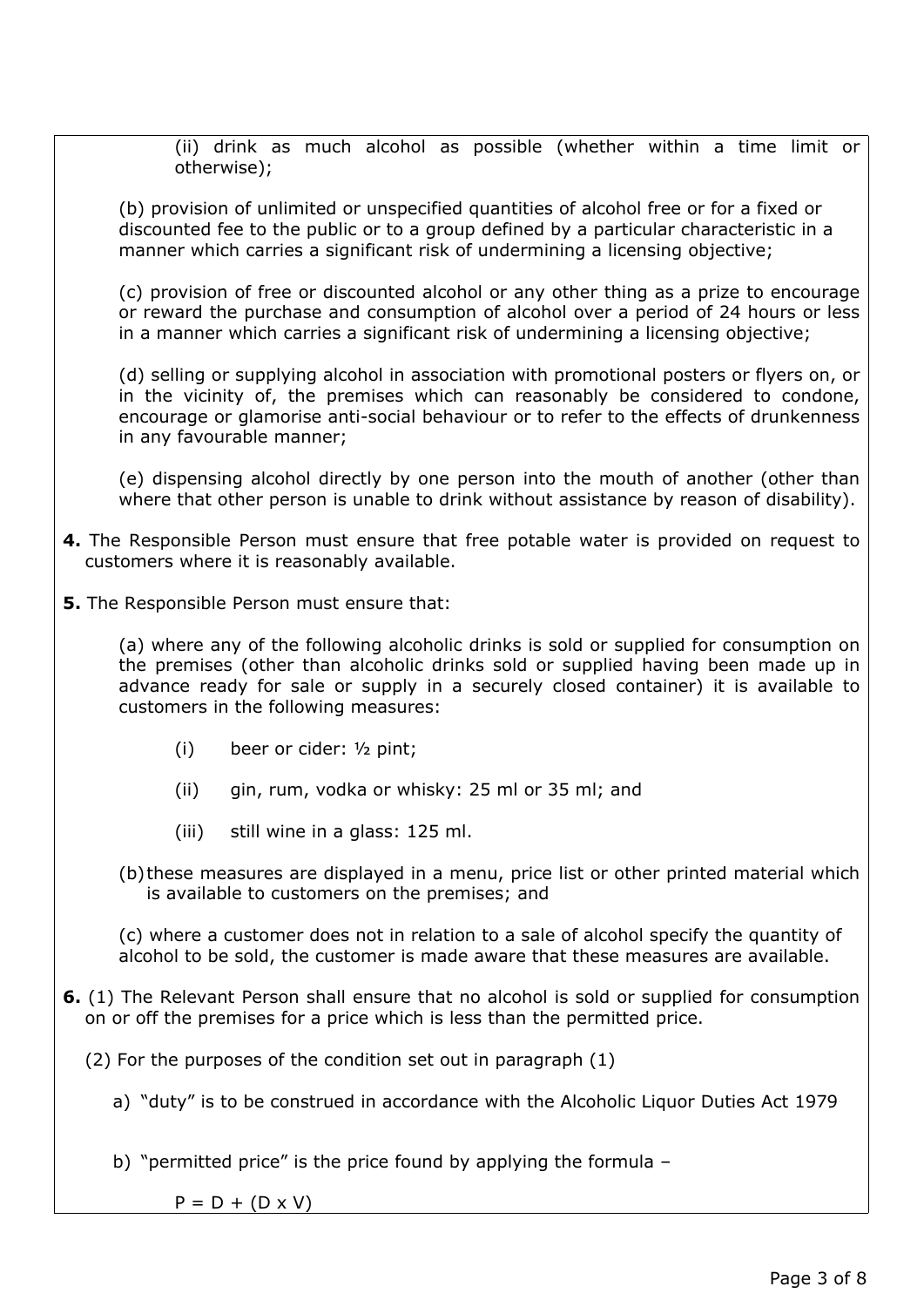#### **Where**

- i. P is the permitted price;
- ii. D is the amount of duty chargeable in relation to the alcohol as if the duty were charged on the date of the sale or supply of the alcohol; and,
- iii. V is the rate of value added tax chargeable in relation to the alcohol as if the value added tax were charged on the date of the sale or supply of the alcohol.
- c) "relevant person" means in relation to premises in respect of which there is in force a premises licence –
	- i. The holder of the premises licence;
	- ii. The designated premises supervisor (if any) in respect of such a licence; or,
	- iii. The personal licence holder who makes or authorises a supply of alcohol under such a licence.
- d) 'relevant person' means, in relation to premises in respect of which there is in force a club premises certificate, any member or officer of the club present on the premises in a capacity which enables the member or officer to prevent the supply in question; and
- e) "value added tax" means value added tax charged in accordance with the Value Added Tax Act 1994.
- (3) Where the permitted price given by paragraph (b) of paragraph 2 would (apart from the paragraph) not be a whole number of pennies, the price given by that subparagraph shall be taken to be the price actually given by that sub-paragraph rounded up to the nearest penny.
- $(4)(1)$  Sub-paragraph  $(2)$  applies where the permitted price given by paragraph  $(b)$  of paragraph 2 on a day ("the first day") would be different from the permitted price on the next day ("the second day") as a result of a change to the rate of duty or value added tax.

(2) The permitted price which would apply on the first day applies to sales or supplies which take place before the expiry of the period of 14 days beginning on the second day.

**7.** (1) The Premises Licence holder or Club Premises Certificate holder must ensure that an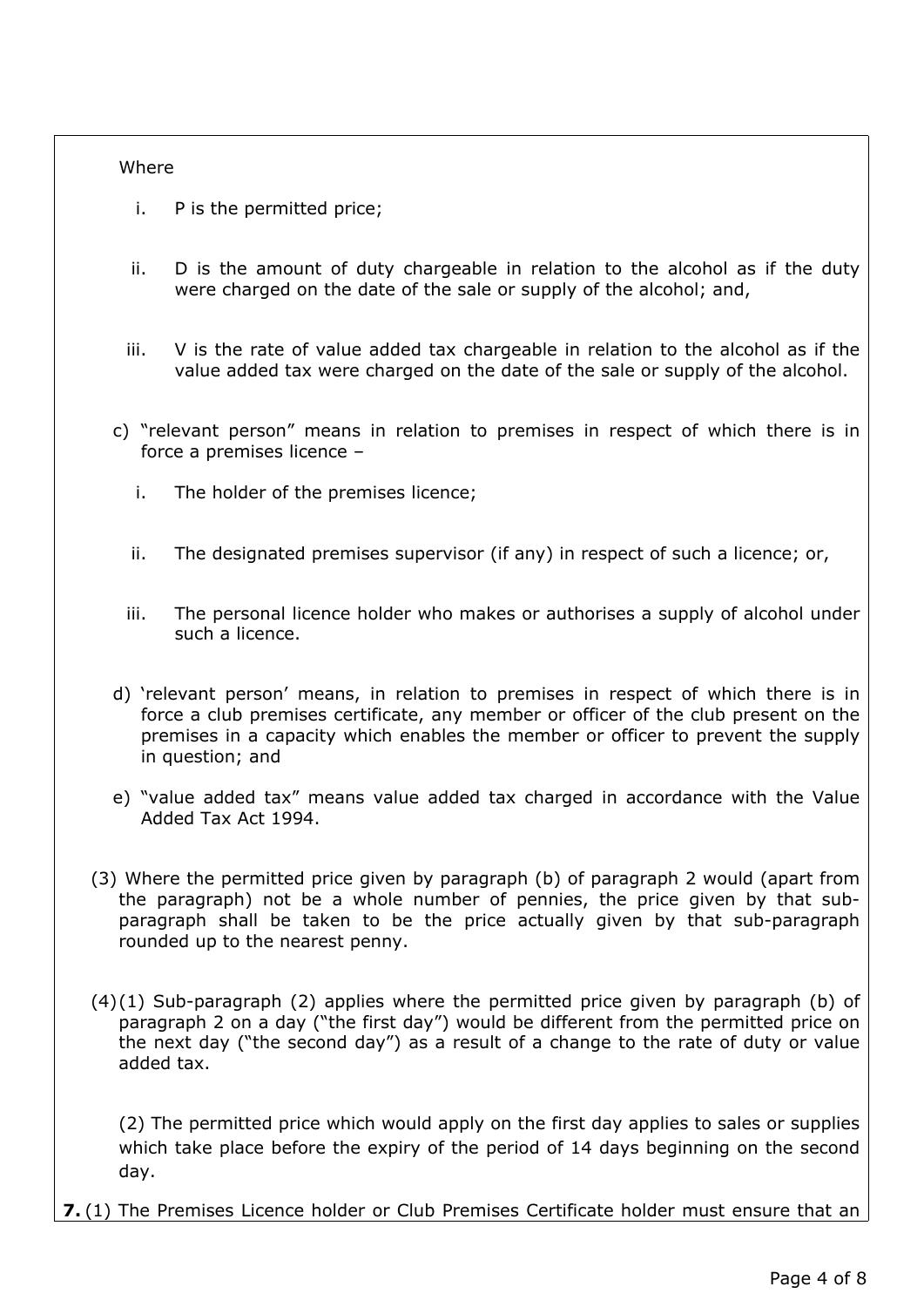age verification policy is adopted in respect of the premises in relation to the sale or supply of alcohol.

(2) The Designated Premises Supervisor in relation to the premises licence must ensure that the supply of alcohol at the premises is carried on in accordance with the age verification policy.

(3) The policy must require individuals who appear to the Responsible Person to be under 18 years of age (or such older age as may be specified in the policy) to produce on request, before being served alcohol, identification bearing their photograph, date of birth and either:

- (a)a holographic mark, or
- (b) an ultraviolet feature.

#### **Note:**

In section 153(4) of the Licensing Act 2003, "Responsible Person" means:

(a) In relation to licensed premises:

- (i) the holder of a Premises Licence in respect of the premises;
- (ii) the Designated Premises Supervisor (if any) under such a licence; or,
- (iii) any individual aged 18 or over who is authorised for the purposes of this section by such a holder or supervisor.

(b) In relation to premises in respect of which there is in force a Club Premises Certificate, any Member or Officer of the Club present on the premises in a capacity which enables him to prevent the supply in question.

## **Annex 2 – Conditions consistent with the operating schedule**

#### **All Licensing Objectives**

Restaurant will be open designed and well illuminated for good supervision. Substantial food available at all times premises open. Non alcoholic drinks, including water. Waiter service to persons seated at tables.

## **Prevention of Crime and Disorder**

Incident/Refusal Register maintained. CCTV installation for Internal & External surveillance, to Sussex Police requirements

## **Public Safety**

Health & Safety: Fire Risk assessments made 1st Aid station on site Fire safety system to specification of E. Sussex Fire & Rescue Service

## **Prevention of Public Nuisance**

Promote cleanliness outside immediate vicinity Discourage loitering (when seen)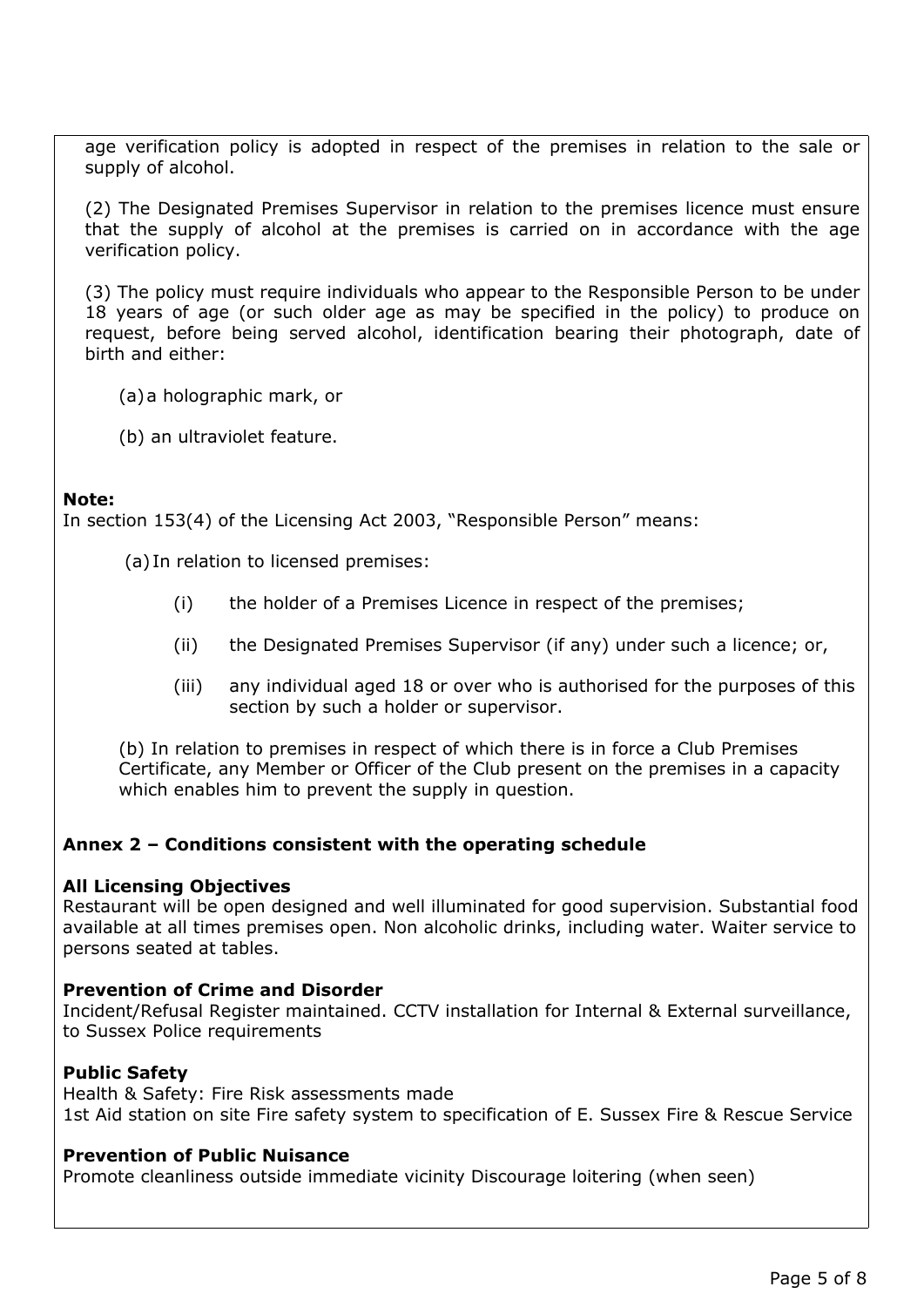# **Protection of Children from Harm**

Proof of identity/age cards(as required by licensee) Challenge 25 Scheme adopted

# **Annex 3 – Conditions attached after a hearing by the licensing authority**

N/A

## **Annex 4 – Plans**

At the time of submission the attached plans are an accurate reflection of the design and layout of the premises.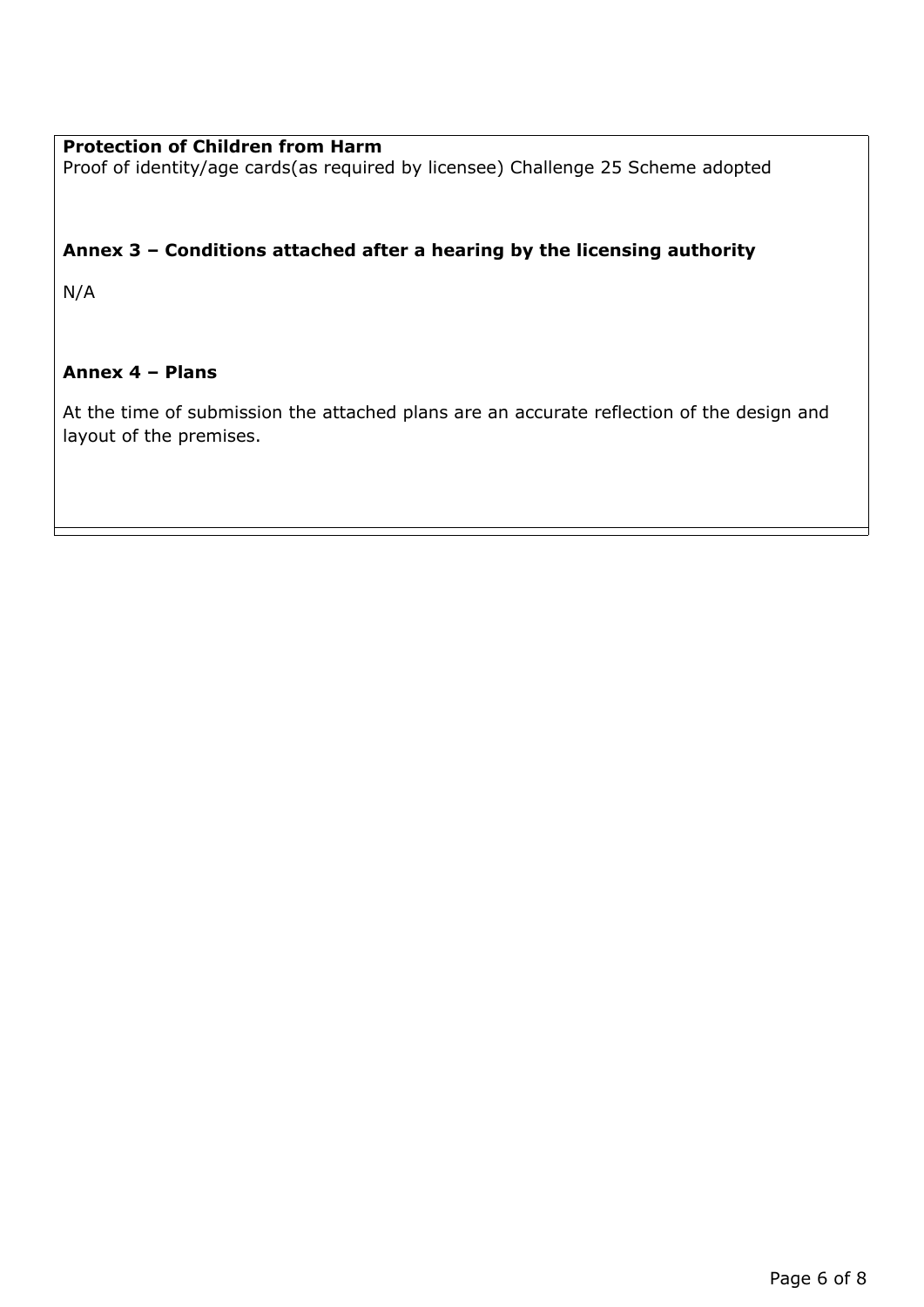

## **Premises Details**

#### POSTAL ADDRESS OF PREMISES, OR IF NONE, ORDNANCE SURVEY MAP REFERENCE OR DESCRIPTION

# **Morey's**

16 Langney Road, Eastbourne, East Sussex, BN21 3QA

WHERE THE LICENCE IS TIME LIMITED THE DATES

Start Date 16th March 2017

LICENSABLE ACTIVITIES AUTHORISED BY THE LICENCE

Late Night Refreshment Supply of Alcohol

| THE OPENING HOURS OF THE PREMISES: |                 |
|------------------------------------|-----------------|
| Primary                            | Mon 08:00-00:00 |
|                                    | Tue 08:00-00:00 |
|                                    | Wed 08:00-00:00 |
|                                    | Thu 08:00-00:00 |
|                                    | Fri 08:00-00:00 |
|                                    | Sat 08:00-00:00 |
|                                    | Sun 08:00-00:00 |

| THE TIMES THE LICENCE AUTHORISES THE CARRYING OUT OF LICENSABLE ACTIVITIES: |                 |
|-----------------------------------------------------------------------------|-----------------|
| Late Night Refreshment                                                      | Mon 23:00-23:30 |
| Primary                                                                     | Tue 23:00-23:30 |
|                                                                             | Wed 23:00-23:30 |
|                                                                             | Thu 23:00-23:30 |
|                                                                             | Fri 23:00-23:30 |
|                                                                             | Sat 23:00-23:30 |
|                                                                             | Sun 23:00-23:30 |
| Supply of Alcohol                                                           | Mon 08:00-23:30 |
| Primary                                                                     | Tue 08:00-23:30 |
|                                                                             | Wed 08:00-23:30 |
|                                                                             | Thu 08:00-23:30 |
|                                                                             | Fri 08:00-23:30 |
|                                                                             | Sat 08:00-23:30 |
|                                                                             | Sun 08:00-23:30 |

WHERE THE LICENCE AUTHORISES SUPPLIES OF ALCOHOL WHETHER THESE ARE ON AND/OR OFF PREMISES On the Premises